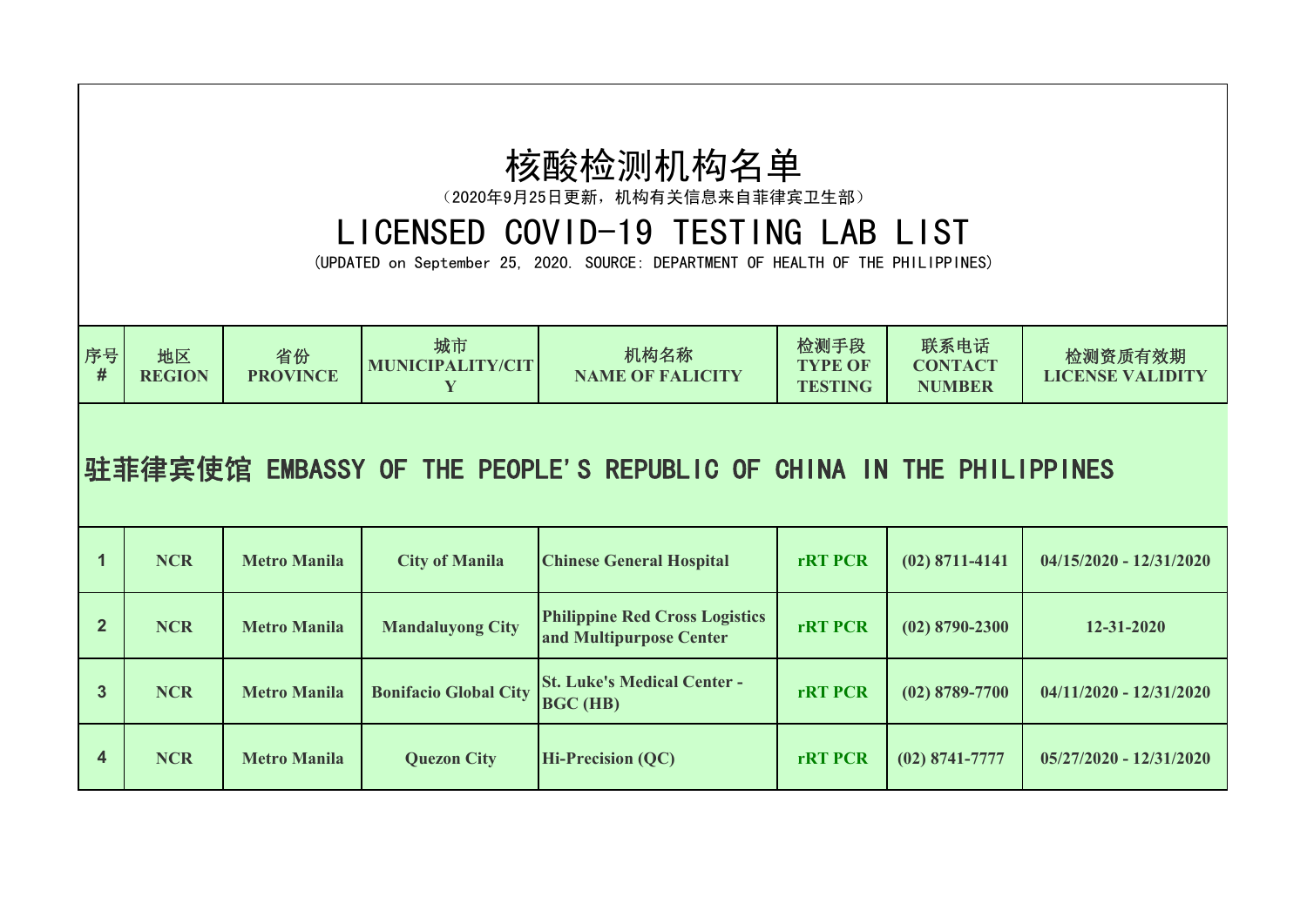| $5\phantom{1}$ | <b>NCR</b>       | <b>Metro Manila</b>                | <b>Pasay City</b>     | <b>Philippine Airport Diagnostic</b><br>Laboratory                                     | <b>rRT PCR</b> | 0996-7917788;<br>(02)82515868                                   | $07/09/2020 - 12/31/2020$ |
|----------------|------------------|------------------------------------|-----------------------|----------------------------------------------------------------------------------------|----------------|-----------------------------------------------------------------|---------------------------|
| $6\phantom{a}$ | <b>Region 4A</b> | <b>Cavite</b>                      | <b>Imus City</b>      | <b>Ospital ng Imus, City of Imus</b><br><b>Molecular Laboratory</b>                    | <b>rRT PCR</b> |                                                                 | $06/04/2020 - 12/31/2020$ |
|                |                  |                                    |                       | 驻宿务总领馆 CONSULATE GENERAL OF THE PEOPLE'S REPUBLIC OF CHINA IN CEBU                     |                |                                                                 |                           |
| $\overline{7}$ | <b>Region 7</b>  | <b>Cebu</b>                        | <b>Lapu Lapu City</b> | <b>Allegiant Regional Care</b><br><b>Hospital</b>                                      | <b>rRT PCR</b> | $(032)$ 493-4248                                                | $05/11/2020 - 12/31/2020$ |
| 8              | <b>Region 7</b>  | <b>Cebu</b>                        | <b>Mandaue City</b>   | <b>University of Cebu Medical</b><br><b>Center</b>                                     | <b>rRT PCR</b> |                                                                 | $07/17/2020 - 12/31/2020$ |
| 9              | <b>Region 7</b>  | <b>Cebu</b>                        | <b>Cebu City</b>      | <b>Prime Care Alpha Covid-19</b><br><b>Testing Laboratory</b>                          | <b>rRT PCR</b> | (032)2322273;<br>(032)2610367;<br>0966-4993587;<br>0927-9555624 |                           |
| 10             | <b>Region 6</b>  | <b>Negros</b><br><b>Occidental</b> | <b>Bacolod City</b>   | <b>Philippine Red Cross-Negros</b><br><b>Occidental Molecular</b><br><b>Laboratory</b> | <b>rRT PCR</b> |                                                                 |                           |
| 11             | <b>Region 7</b>  | <b>Cebu</b>                        | <b>Cebu City</b>      | <b>Chong Hua Hospital</b>                                                              | <b>rRT PCR</b> |                                                                 | $08/06/2020 - 12/31/2020$ |
| 12             | <b>Region 6</b>  | <b>Iloilo</b>                      | <b>Mandurriao</b>     | <b>Qualimed Health Network-</b><br><b>Iloilo</b>                                       | <b>rRT PCR</b> | (033)5014843,<br>(033)5004000,<br>(033)5004004                  |                           |